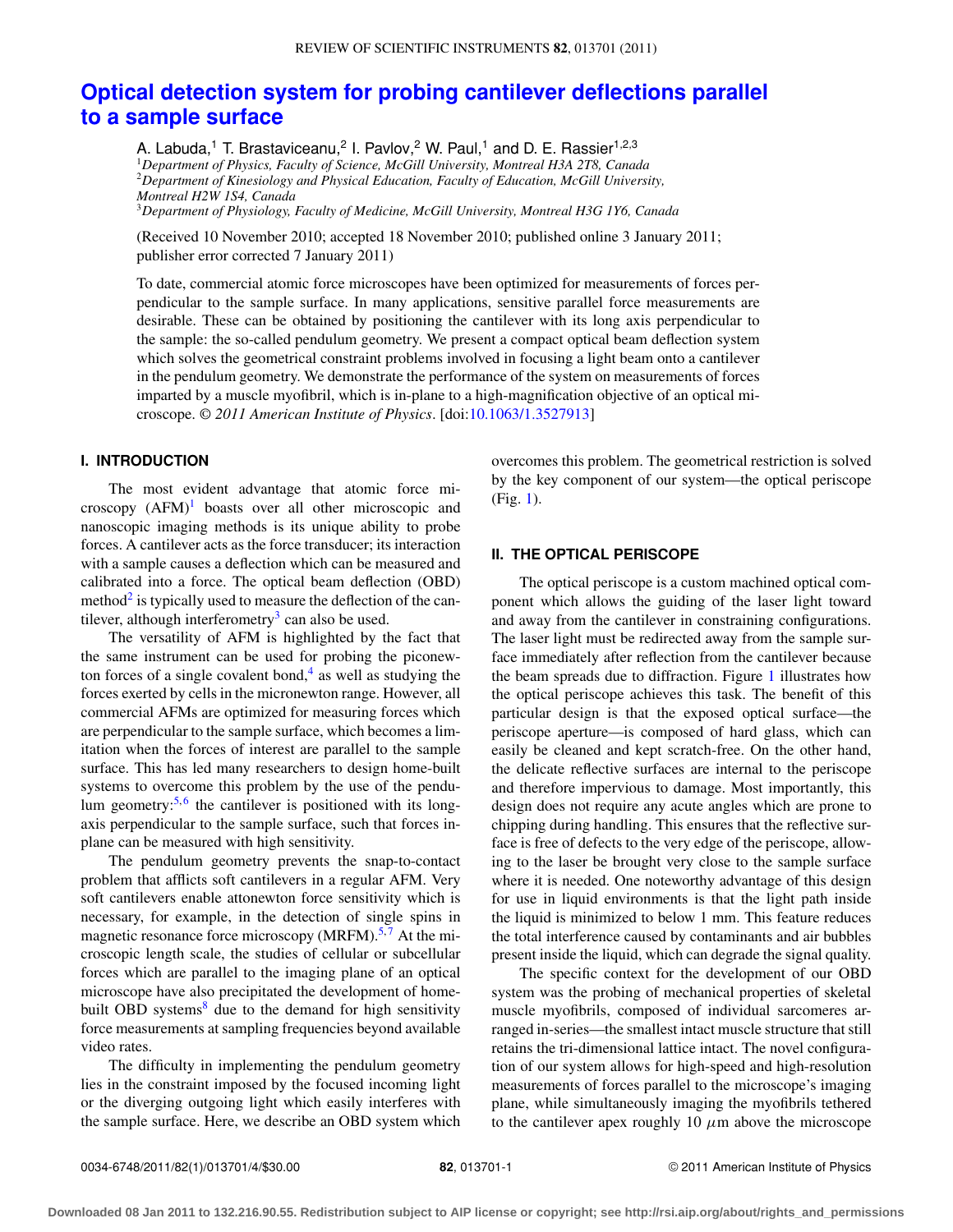<span id="page-1-0"></span>

FIG. 1. (Color online) Side-view with zoom-in and isometric view of the optical periscope which allows a light beam to be focused onto a cantilever that is perpendicular to a surface. The two reflective surfaces are parallel such that the light paths entering and leaving the periscope remain parallel even if the periscope is rotated to adjust its height above the sample. Notice that four of the periscope faces must be optically polished, and two of which must be metal-coated. The rest can simply be ground rough.

cover slip. The proximity to the cover slip is necessary for enabling simultaneous high-magnification (150×) optical imaging of the myofibrils. The problems associated with this proximity to a surface were solved by the optical periscope.

Figure [2](#page-1-1) illustrates the integration of the optical periscope into our compact OBD unit; herein referred to as "the Penguin" for its uncanny resemblance to a penguin diving into the water, as seen in Fig.  $2(e)$ . The Penguin mounts onto the rear column of an inverted optical microscope. Its tapered shape and location prevents it from obstructing all the hardware necessary for the manipulation of the cantilever, the myofibril, and all the microfluidics necessary to controlling the biological environment. 8-[10](#page-3-5)

The remainder of the optical system, based on a previous design, $11$  will now be explained in detail with reference to Fig. [2.](#page-1-1) The *laser light* necessary for the detection of cantilever deflection enters the system via an optical fiber connector. It is immediately collimated to a beam diameter of 3.1 mm and is reflected by *two rotating mirrors* toward the cantilever. These two mirrors can be manually rotated by *micrometers* for positioning the focused laser light onto the cantilever before the experiment; the positioning sensitivity is  $1 \mu m$  in both directions. The *focusing lens* position is adjusted such that its focal plane coincides with the microscope's *optical axis*, where the cantilever is always roughly positioned.

The focused laser light enters the *periscope*, where two reflective surfaces direct the light toward the cantilever. For convenience, both surfaces were made parallel such that the entering and exiting light beams of the periscope remain parallel even if the periscope is rotated, which is necessary for adjusting its height above the *glass cover slip*. A *height adjustment knob* allows to fine tune the periscope height above the cover slip; ideally it is within a few tens of microns away without touching the cover slip. After reflection from the can-

<span id="page-1-1"></span>

FIG. 2. (Color online) (a) Photograph of the Penguin with a digitally rendered bath, which is used for regulating the temperature of the sample environment. The view through the optical microscope shows the myofibril under investigation. (b) Side-cut of the Penguin showing the path travelled by the laser light. The position of the focus on the cantilever is controlled by two micrometer screws, which rotate two gold mirrors, as shown. The optical periscope from Fig. [1](#page-1-0) guides the light to and from the cantilever which is roughly  $10 \mu$ m above the glass cover slip. The returning light is redirected toward the photodetector by the polarizing beam splitter, such that angular changes of the cantilever can be measured. The measured cantilever deflections are proportional to the force exerted by the myofibril in its changing environment. (c) Zoom-in near the optical aperture of the periscope, showing how the laser light is deflected away from the cover slip before diverging. (d) Zoom-in of the cantilever. The myofibril is tethered in between the cantilever apex and a rigid glass needle. (e) Photograph explaining our choice for naming this system "the Penguin" (photo by Emily Stone courtesy of the National Science Foundation).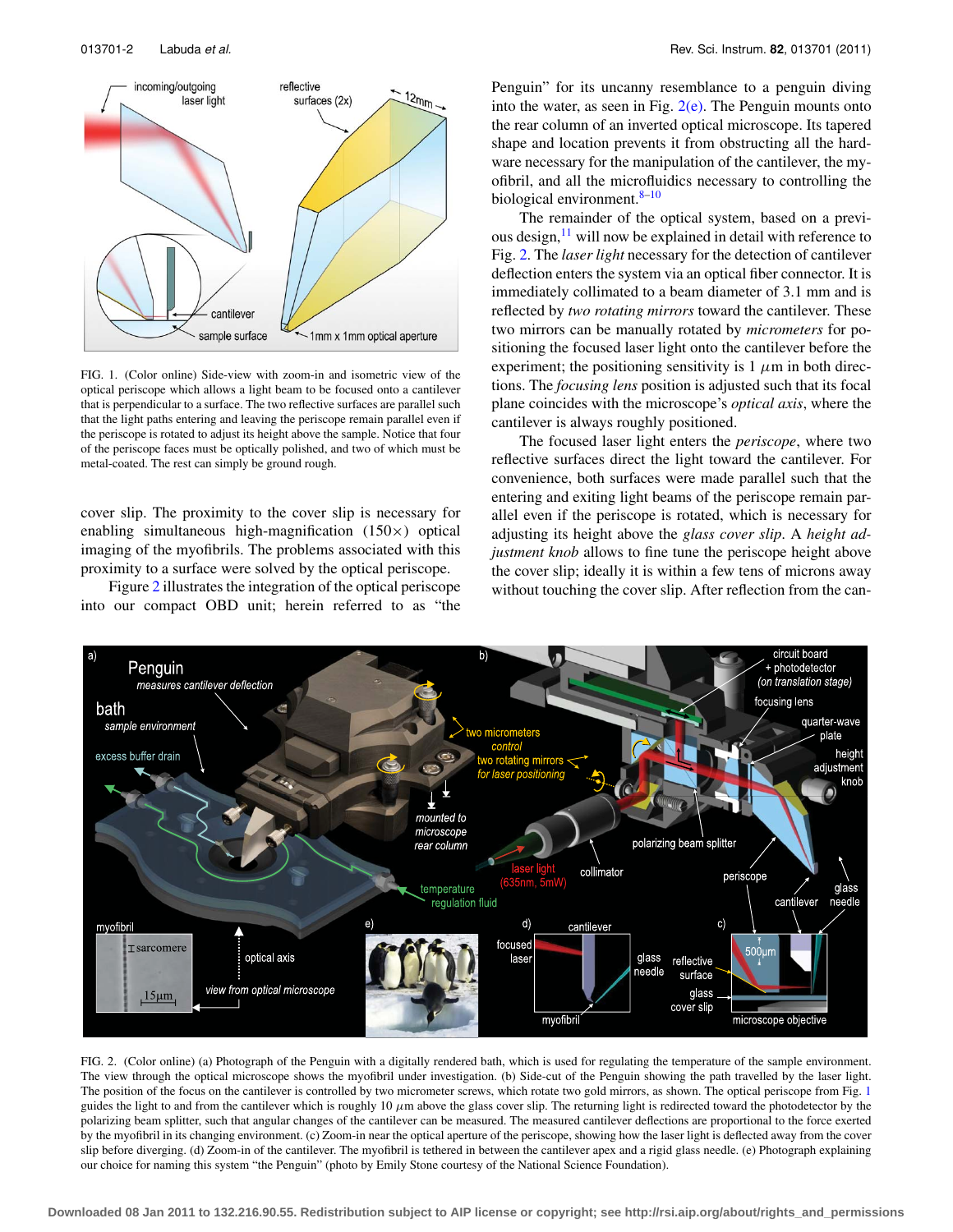tilever, the light retraces its incoming path, and is redirected toward the *photodetector* by the *polarizing beam splitter*. This preferential reflection toward the photodetector is enabled by the *quarter-wave plate*, described in detail elsewhere.<sup>12</sup> Briefly, it allows the incoming light beam to directly traverse the polarizing beam splitter, while the light returning from the cantilever is redirected onto the photodetector. This wellknown polarization trick used in all CD/DVD readers allows for a much more compact optical system because the same optical components are used for the incoming and reflected light beams.

A change in the cantilever angle, due to a force imparted by the myofibril, translates into a difference in optical power  $\Delta P$  impinging on the top and bottom section of the photodetector. This difference in optical power  $\Delta P$  is computed by analog electronics (LT1214) and immediately amplified by an instrumentation amplifier with digitally programmable gains (AD8251), on the backside of the photodetector *circuit board*. Before leaving the Penguin, the deflection signal is antialiased at ∼1/3 the sampling frequency by a digitally programmable eighth order low-pass filter (LTC1564). Finally, the deflection signal is read out by an analog-to-digital converter, controlled by home-built LabviewTM acquisition software. The gains and the antialiasing cut-off frequencies are remotely selected by the same acquisition software. This software also controls a motorized *translation stage* (miCos GmbH, VT-21) which centers the photodetector onto the laser spot before the experiment such that zero volts correspond to zero force. These features are necessary to prevent touching the Penguin and optical microscope once a myofibril is successfully strung between the cantilever and the glass needle.

## **III. EXPERIMENT**

The experiment designed to test the new system was performed with a myofibril isolated from the rabbit psoas muscle, following an established protocol.<sup>9</sup> Briefly, a myofibril was suspended between an atomic force cantilever  $(ATEC-CONTPt, Nanosensors<sup>TM</sup>, nominal stiffness 0.2 N/m)$ and a rigid glass needle, both connected to three-dimensional micromanipulators. The temperature of the solution surrounding the myofibrils was controlled and maintained constant at 15 ◦C.

The myofibril was initially immersed in a bath containing a resting solution with low  $Ca^{2+}$  concentration (pCa<sup>2+</sup>)  $= 9.0$ ) and the sarcomere length and myofibril diameter were measured under  $90 \times$  magnification (Nikon Plan Fluor  $60\times$ , N.A. 0.70), using a charge-coupled device (CCD) camera (Go-3, QImaging, USA; pixel size:  $3.2 \mu m \times 3.2$  $\mu$ m), with an additional internal microscope magnification of 1.5×.Activation of the myofibril was achieved by quickly exchanging  $(<10 \text{ ms})$  the solution surrounding the myofibril using a double barreled pipette, attached to a multichannel perfusion system (VC-6M, Harvard Apparatus, USA) as pre-viously performed in our laboratory.<sup>[9](#page-3-8)</sup>

When the myofibril is surrounded by an activating solution with high  $Ca^{2+}$  concentration ( $pCa^{2+} = 4.5$ ), it contracts and exerts a force on the cantilever, measured by the Penguin.

<span id="page-2-3"></span>

FIG. 3. (Color online) An example force record from a myofibril activated in a solution with pCa<sup>2+</sup>=4.5, at an initial sarcomere length of 2.4  $\mu$ m. Upon activation, the sample was allowed to achieve a stable force, and then a quick shortening-stretch maneuver was implemented just before 5 s. Once a stable force was achieved after force redevelopment, the sample was subjected to a relaxing solution at around 10 s. Inset: Zoom-in of the shortening-stretch phase with the fitted force redevelopment exponential.

Furthermore, since the glass needle is connected to a computer controlled motor arm, changes in myofibril length can be made rapidly allowing for an accurate biomechanical characterization.

Figure [3](#page-2-3) shows a contraction produced at a sarcomere length of 2.4  $\mu$ m. Upon activation, the force increased rapidly to achieve a steady-state level. The force and the rate of force development  $(K_{act})$  upon activation produced by this myofibril before shortening–stretching is comparable to the levels observed previously in other laboratories. $8,10$  $8,10$  When the myofibril is rapidly shortened and restretched to the initial length, there is rapid force redevelopment. The rate of force redevelopment  $(K_{tr})$  is commonly used for probing the mechanisms of interaction between myosin and actin—the two major contractile proteins present in striated muscles.

The relaxation phase upon myofibril deactivation can be fitted with a linear function  $(K_{lin})$  and an exponential function  $(K_{rel})$ —associated with the detachment of myosin–actin interactions and consequently sarcomere relaxation.<sup>[13](#page-3-9)</sup> Given the characteristics of force production for activation and relaxation of these myofibrils, it is apparent that our newly developed OBD system adequately adapts the pendulum geometry such that forces can be measured parallel to the plane of the sample.

### **IV. SUMMARY**

Of fundamental importance is the general applicability of this OBD system. Although we tested it with muscle myofibrils, this system is exportable within an extensive field of AFM-like applications. It carries prominent potential in many force sensing applications in the fields of biology, surface science, experimental molecular mechanics, and especially for MRFM. As a result, it has far-reaching implications.

<span id="page-2-1"></span><span id="page-2-0"></span><sup>1</sup>G. Binnig, C. F. Quate, and C. Gerber, [Phys. Rev. Lett.](http://dx.doi.org/10.1103/PhysRevLett.56.930) **56**, 930 (1986).

<span id="page-2-2"></span><sup>2</sup>G. Meyer and N. M. Amer, [Appl. Phys. Lett.](http://dx.doi.org/10.1063/1.100061) **53**, 1045 (1988).

<sup>3</sup>Y. Martin, C. C. Williams, and H. K. Wickramasinghe, [J. Appl. Phys.](http://dx.doi.org/10.1063/1.338807) **61**, 4723 (1987).